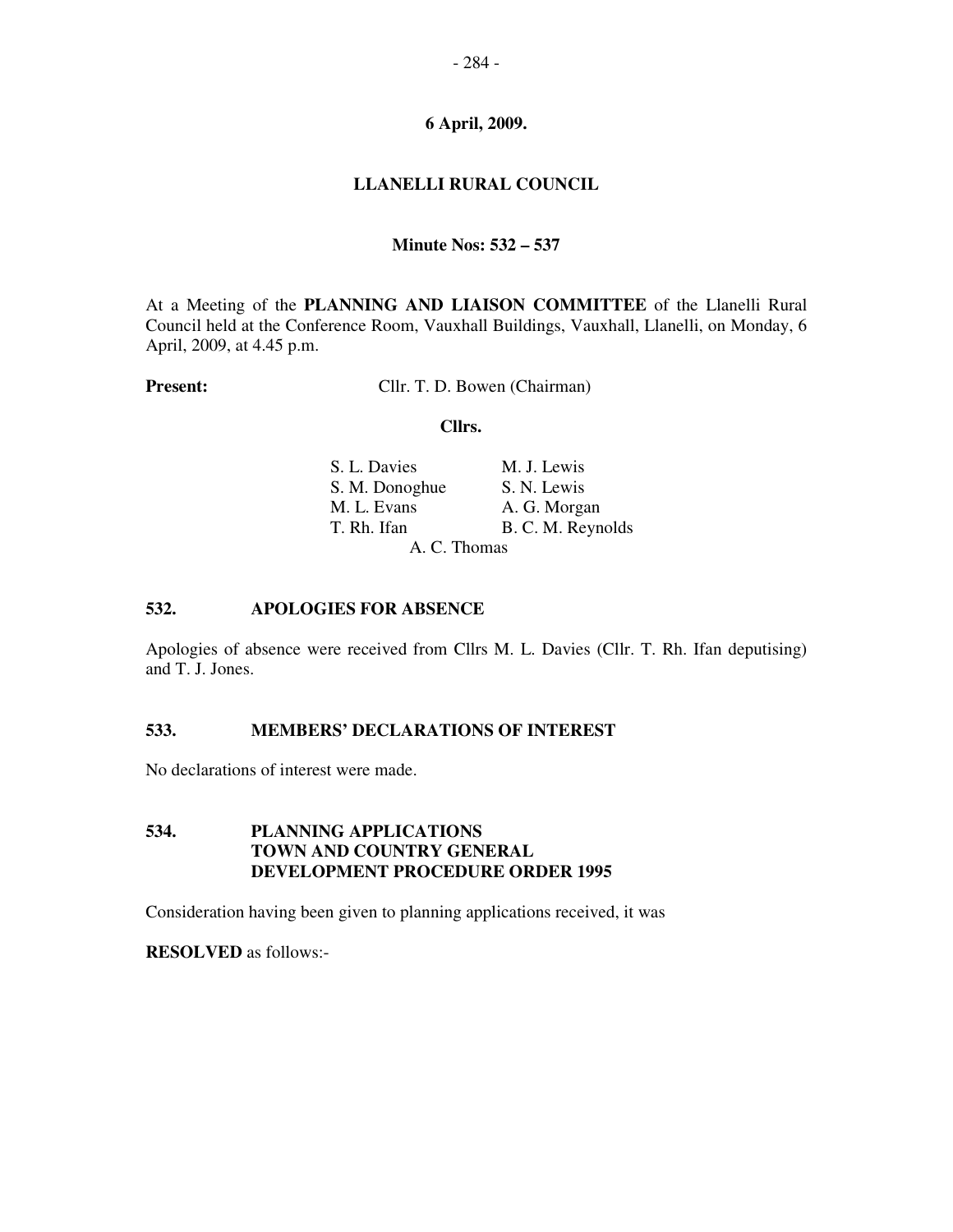| <b>Application No./</b><br><b>Development</b> | <b>Applicant/Location</b>                                                        | <b>Recommendation</b>                                                                                                                                                                                                                                                                                                            |
|-----------------------------------------------|----------------------------------------------------------------------------------|----------------------------------------------------------------------------------------------------------------------------------------------------------------------------------------------------------------------------------------------------------------------------------------------------------------------------------|
| S/20746<br>Extension                          | Mr I Stephens<br>21 Tegfynydd<br><b>Swiss Valley</b><br>Llanelli                 | NO OBJECTION                                                                                                                                                                                                                                                                                                                     |
|                                               | Consent was required for proposed first floor bedroom and shower room extension. |                                                                                                                                                                                                                                                                                                                                  |
| S/20747<br>Dwelling                           | Mr H Williams<br>15 Glan Yr Afon<br>Felinfoel<br>Llanelli                        | <b>NO OBJECTION</b><br>provided:<br>1. The flood<br>consequences assessment<br>accompanying the<br>application satisfying the<br>Planning Authority that<br>the flood risk to people<br>and property could be<br>acceptably managed.<br>2. The proposed<br>development not being<br>incongruous to the<br>existing street scene. |
|                                               | Outline consent was required for proposed detached bungalow and garage.          |                                                                                                                                                                                                                                                                                                                                  |
| S/20795<br>Double garage                      | Miss J Phillips<br>21 Heol Elfed<br>Cefncaeau<br>Llanelli                        | NO OBJECTION                                                                                                                                                                                                                                                                                                                     |

Consent was required for construction of a double garage at rear of property.

| S/20798 | Mr J Hogg $\&$ Mrs G Burrows |              |
|---------|------------------------------|--------------|
| Plot    | Land adjacent to Llwyn Hall  |              |
|         | Llwynhendy                   |              |
|         | Llanelli                     | NO OBJECTION |

Outline consent was required for single plot for domestic purposes (resubmission of lapsed approval S/10267).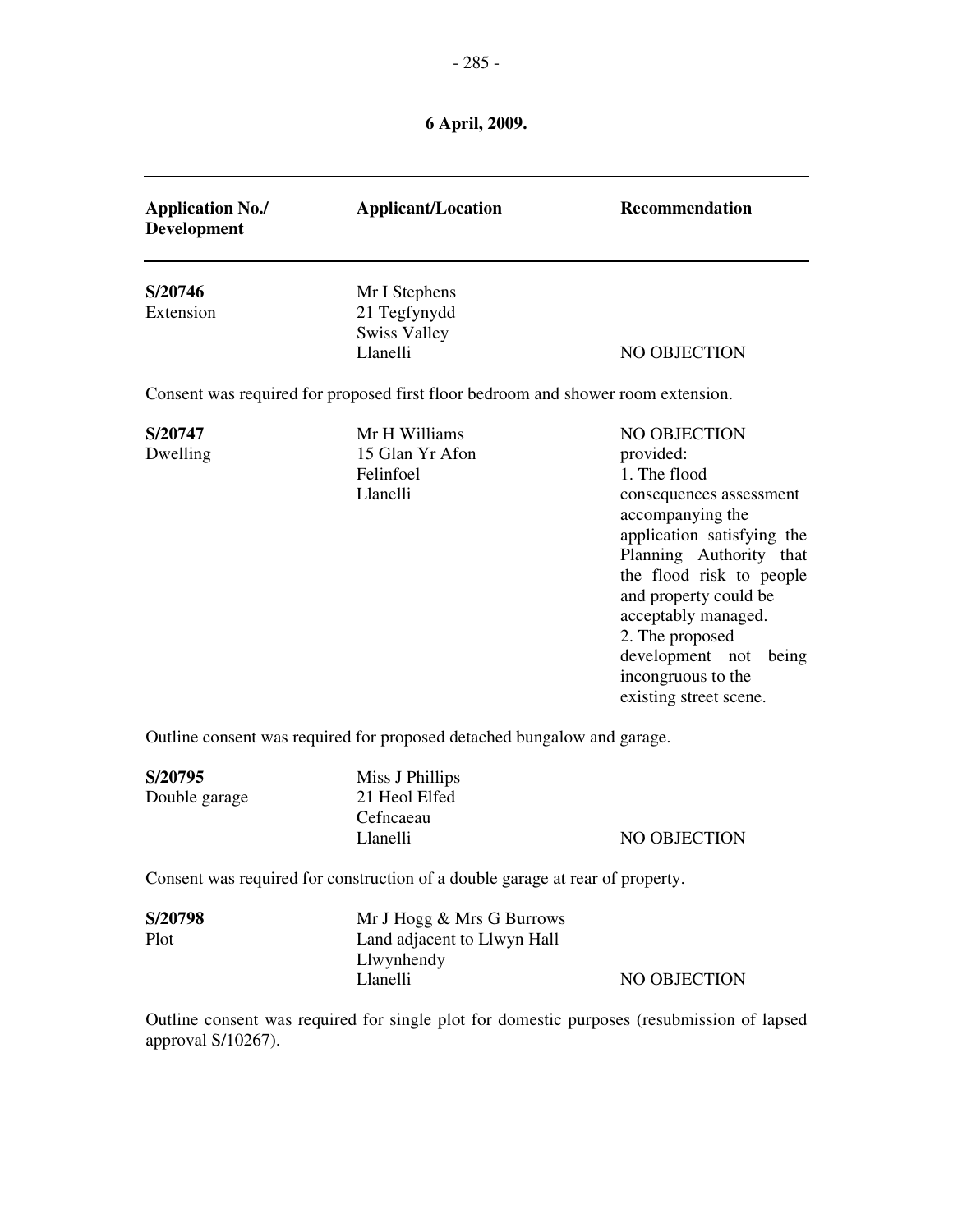| <b>Application No./</b><br><b>Development</b>    | <b>Applicant/Location</b>                                      | Recommendation                                                                                                                                                                        |
|--------------------------------------------------|----------------------------------------------------------------|---------------------------------------------------------------------------------------------------------------------------------------------------------------------------------------|
| S/20802                                          | Mr E L Jenkins & Mrs P M Jones                                 |                                                                                                                                                                                       |
| Dwelling                                         | Cae Cefn Farm                                                  |                                                                                                                                                                                       |
|                                                  | Carway Road                                                    |                                                                                                                                                                                       |
|                                                  | Pontyates                                                      |                                                                                                                                                                                       |
|                                                  | Llanelli                                                       | NO OBJECTION                                                                                                                                                                          |
| dated 24 June, 2004).                            |                                                                | Consent was required for a dwelling and garage (renewal of planning permission ref. S/06924                                                                                           |
| S/20804                                          | Mr A Markham                                                   |                                                                                                                                                                                       |
| Stable block                                     | Dan Y Banc Manor                                               |                                                                                                                                                                                       |
|                                                  | Dan Y Banc Road                                                |                                                                                                                                                                                       |
|                                                  | Pontyates                                                      |                                                                                                                                                                                       |
|                                                  | Llanelli                                                       | NO OBJECTION                                                                                                                                                                          |
| Consent was required for a stable block.         |                                                                |                                                                                                                                                                                       |
| S/20822                                          | Carmarthenshire County Council                                 |                                                                                                                                                                                       |
| Demountable                                      | Ysgol Gyfun Y Strade                                           |                                                                                                                                                                                       |
| Classroom                                        | Sandy Road                                                     |                                                                                                                                                                                       |
|                                                  | Llanelli                                                       | NO OBJECTION                                                                                                                                                                          |
| field/recreation zone to educational floorspace. |                                                                | Consent was required for the placement of a new double demountable classroom including all<br>associated works; drainage, fencing and access. The land use would change from a sports |
| S/20859                                          | Mr R L Davies                                                  |                                                                                                                                                                                       |
| Extension                                        | 37 Glasfryn                                                    |                                                                                                                                                                                       |
|                                                  | Llanelli                                                       | NO OBJECTION                                                                                                                                                                          |
| facility with en-suite.                          |                                                                | Consent was required for proposed rear single storey extension to provide disabled bedroom                                                                                            |
| S/20860                                          | Mr Riaz-Ul-Haq                                                 |                                                                                                                                                                                       |
| Fascia Sign                                      | <b>Bryncoch Stores</b>                                         |                                                                                                                                                                                       |
|                                                  | <b>Bryncoch</b>                                                |                                                                                                                                                                                       |
|                                                  | Llanelli                                                       | NO OBJECTION                                                                                                                                                                          |
|                                                  | Consent was required for fascia sign 'Bryncoch General Store'. |                                                                                                                                                                                       |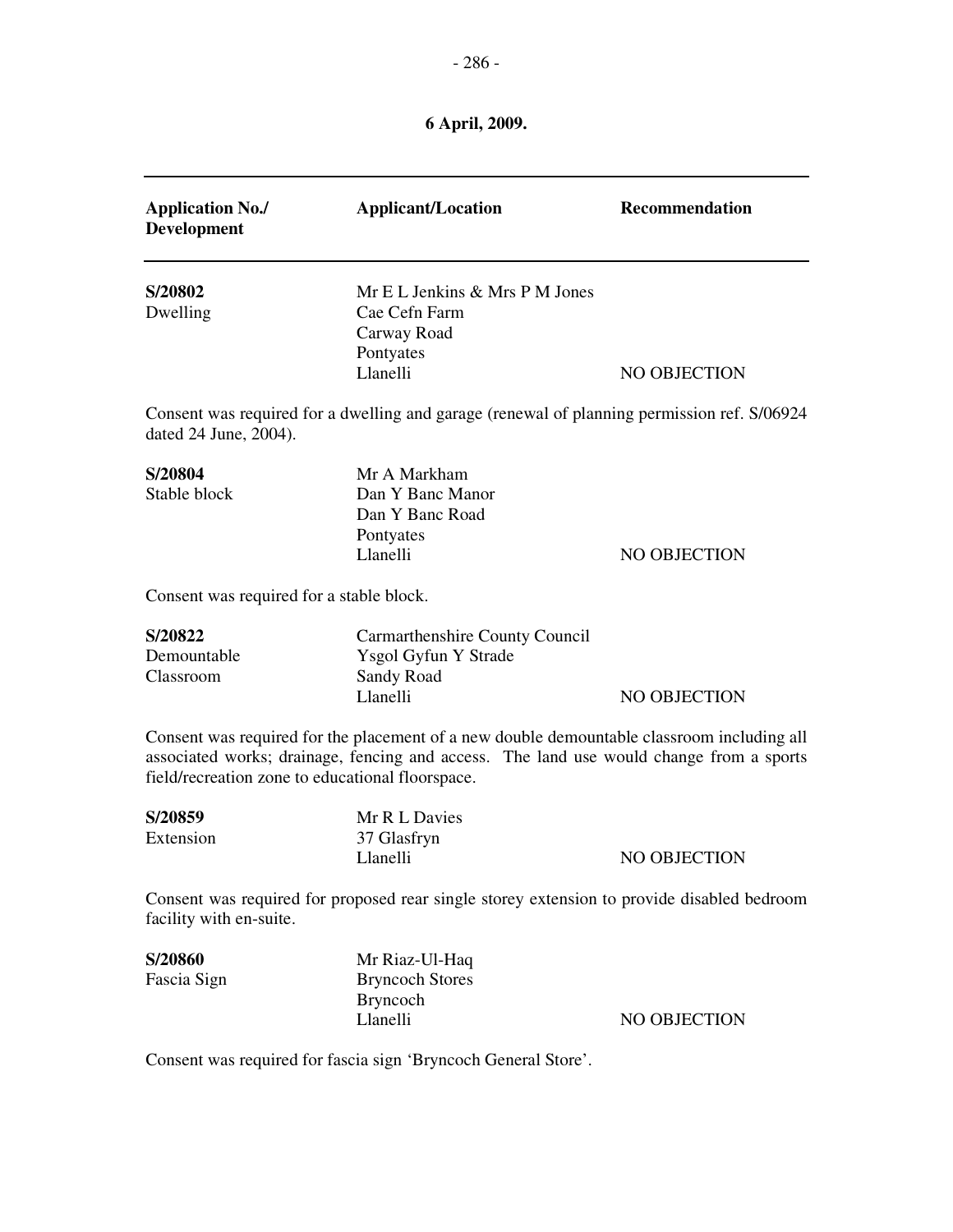| <b>Application No./</b><br><b>Development</b> | <b>Applicant/Location</b>                             | <b>Recommendation</b> |
|-----------------------------------------------|-------------------------------------------------------|-----------------------|
| S/20861                                       | Mr Riaz-Ul-Haq                                        |                       |
| Fascia Sign                                   | <b>Bryncoch Stores</b><br><b>Bryncoch</b><br>Llanelli | NO OBJECTION          |

Consent was required for fascia sign denoting 'Bryncoch Chip Shop'.

## **535. SWANSEA BAY AND CARMARTHEN BAY SHORELINE MANAGEMENT PLAN REVIEW**

Correspondence was received from the Head of Street Scene, Carmarthenshire County Council requiring the Council's assistance to participate in the consultation for the Shoreline Management Plan (SMP) Review for the coast between Lavernock Point (Vale of Glamorgan) and St. Ann's Head (Pembrokeshire). The plan was being lead by Local Authorities and would ensure that future defence works along the entire stretch are managed in relation to their impact on one another.

The primary objectives of the SMP were:

- to set out the risks of coastal flooding and erosion for Swansea Bay and Carmarthen Bay over the next 100 years.
- to identify preferred policies for managing those risks, and the consequences of putting them into practice.
- to inform others in order that future land use takes account of the risks.

Following discussion, it was,

**RESOLVED** that the Clerk be authorised to respond to the correspondence confirming this Council's support for the formulation of the Shoreline Management Plan and that the accompanying consultation questionnaire received for the first stage of the consultation process be completed taking account of Members views and observations.

# **536. ARMED FORCES DAY – 27 JUNE 2009**

Members were circulated with correspondence from the Chief Executive, Carmarthenshire County Council, regarding the recently announced British Armed Forces Day which would take place on 27 June, 2009.